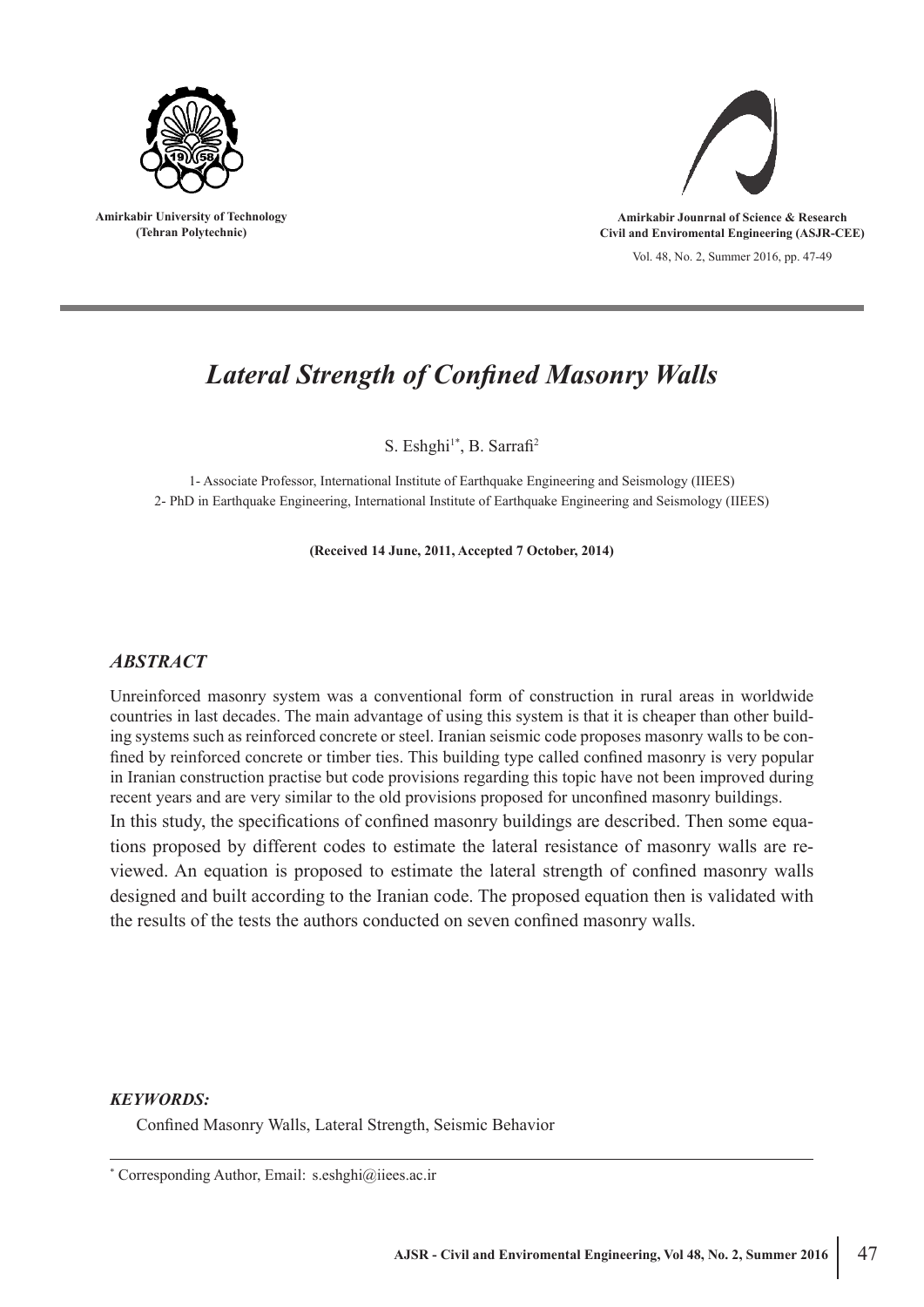## **1- INTRODUCTION**

Confined masonry construction consists of masonry walls and horizontal and vertical reinforced concrete ties built on all four sides of a masonry wall panel as confining elements. This structural system provides an alternative to both unreinforced masonry and frame system construction. This system can be a conventional form for constructing new buildings as well as an alternative for the post-disaster reconstruction of buildings—especially for people on low income.

The key point about a CM wall is the sequence of its construction. The first step is to build masonry walls with toothed age; then tie columns and tie beams are cast in place. This construction sequence provides a stiff connection between the masonry panel and the ties and plays an important role in the lateral resistance of CM walls [1].

CM buildings have exhibited good performance during earthquakes of the past. In 1939, an earthquake with a magnitude M7.8 occurred in Chile where the Modified Mercalli Intensity was estimated at MMI=IX. In this earthquake, about 3,500 dwellings were inspected, of which only 4.5% were of the CM type. Sixteen% of the inspected CM houses and 57% of the unreinforced masonry houses collapsed or partially collapsed. On the other hand, over 50% of all inspected CM buildings had sustained the earthquake without any damage, whereas around 60% of unreinforced masonry buildings either partially or entirely collapsed [2].

On December 26, 2003 a destructive earthquake hit Bam city in Iran. The earthquake caused the collapse of different types of buildings. Observations showed that CM buildings demonstrated good seismic performance but in order to have a three dimensional resisting system, tie-columns should be properly connected at all intersection points to tie-beams. If there is no suitable detailing for reinforcing bars in the concrete joints, the building cannot stand against earthquake. Moreover, the distance between axes of two tie-columns should be limited to 5 meters [3].

The one-story, one-bay, confined masonry wall was selected as a typical structure. The height/length (h/L) ratio of the masonry panel in the confined masonry wall selected was 1/1.5. Two similar samples of the confined masonry wall were built in the IIEES laboratory in order to compare the results. The Iranian seismic code provisions were used for making both test specimens (A and B). These specimens were  $\frac{1}{2}$ 

scale models to represent an interior bay of a one story prototype building. During testing, the static monotonic lateral displacement load was applied on each specimen by means of one servocontrolled hydraulic actuator. Test results indicated that shear failure was a dominant mode of failure of the confined masonry walls subjected to lateral loading. Shear failure with characteristic diagonal tension cracks was observed in both of the confined masonry specimens. Shear failure occurred when the maximum principal stresses developed in the wall under a combination of vertical and horizontal loads exceeded the tensile strength of the masonry material [4].

#### **2- METHODOLOGY**

In this study the results of experimental test have been performed by authors on confined masonry walls under lateral loads are discussed. A finite element model is set up for the same model using DIANA finite element analysis package [5] to verify results of tests and material properties.

Then equations proposed by different codes and standards are investigated to find the best match for test results. Based on this investigation a simple equation is proposed to estimate lateral resistance of confined masonry walls recommended by Iranian codes that matches test results.

## **3- RESULTS AND DISCUSSION**

From tests done on confined masonry walls under lateral loads overall behavior of thee walls can be simplified as a curve shown in Figure 1 [6]. Initial behavior is linear elastic until first inclined crack occurs (point A). Corresponding shear to this point is  $V_c$  (cracking) that is considered as lateral capacity of masonry walls in most codes.



**Figure 1. Typical curve from tests of confined masonry walls [6]**